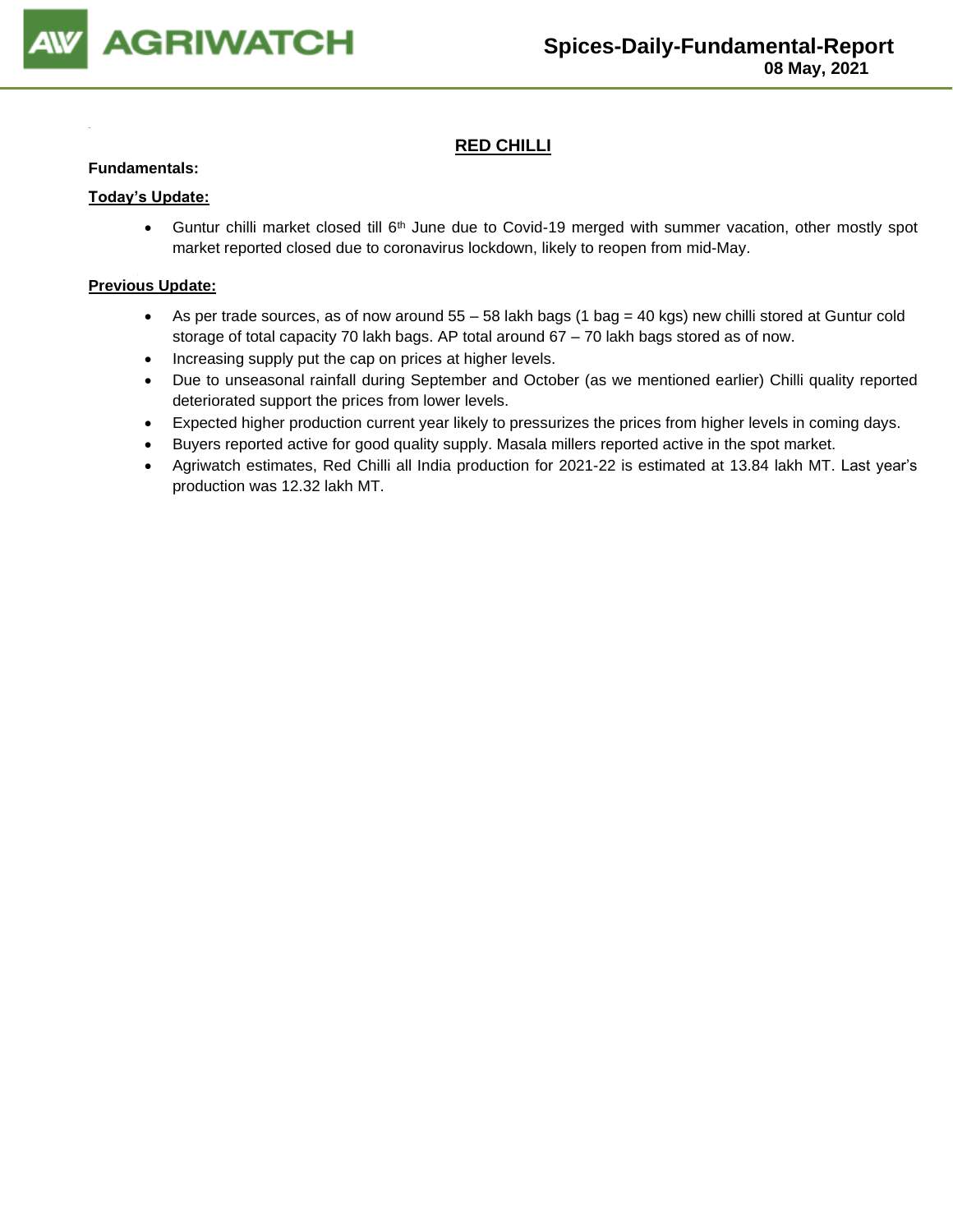

| Red Chilli Spot Market Prices(Loose): (Rs/Qtl) |                                   |                             |           |           |           |           |                |  |
|------------------------------------------------|-----------------------------------|-----------------------------|-----------|-----------|-----------|-----------|----------------|--|
|                                                |                                   |                             | $07 -$    | 07-May-   | 06-May-   | 06-May-   |                |  |
| <b>State</b>                                   | <b>Centre</b>                     | Grade                       | May-21    | 21        | 21        | 21        | Change         |  |
|                                                |                                   |                             | Low       | High      | Low       | High      |                |  |
|                                                |                                   | <b>NCDEX Quality</b>        | Closed    | Closed    | Closed    | Closed    | $\blacksquare$ |  |
|                                                |                                   | <b>LCA 334</b>              | Closed    | Closed    | Closed    | Closed    |                |  |
|                                                |                                   | Teja                        | Closed    | Closed    | Closed    | Closed    | $\blacksquare$ |  |
|                                                |                                   | No. 273                     | Closed    | Closed    | Closed    | Closed    | $\blacksquare$ |  |
| <b>Andhra Pradesh</b>                          | <b>Guntur</b><br><b>Benchmark</b> | No. 5                       | Closed    | Closed    | Closed    | Closed    |                |  |
|                                                | market                            | Fatki                       | Closed    | Closed    | Closed    | Closed    |                |  |
|                                                |                                   | Byadgi                      | Closed    | Closed    | Closed    | Closed    | $\blacksquare$ |  |
|                                                |                                   | <b>US 341</b>               | Closed    | Closed    | Closed    | Closed    |                |  |
|                                                |                                   | Denvor Delux                | Closed    | Closed    | Closed    | Closed    |                |  |
|                                                |                                   | Indam <sub>5</sub>          | Closed    | Closed    | Closed    | Closed    |                |  |
|                                                |                                   | Teja                        | Closed    | Closed    | Closed    | Closed    |                |  |
|                                                |                                   | Wonder Hot                  | Closed    | Closed    | Closed    | Closed    |                |  |
|                                                |                                   | 341                         | Closed    | Closed    | Closed    | Closed    | $\blacksquare$ |  |
|                                                | Warangal                          | Denvor Delux                | Closed    | Closed    | Closed    | Closed    | $\blacksquare$ |  |
| Telangana                                      |                                   | Paprika                     | Closed    | Closed    | Closed    | Closed    | $\blacksquare$ |  |
|                                                |                                   | Fatki                       | Closed    | Closed    | Closed    | Closed    |                |  |
|                                                | Khammam                           | Teja (Cold storage)         | Closed    | Closed    | Closed    | Closed    | $\blacksquare$ |  |
|                                                |                                   | Teja (Non cold storage)     | Closed    | Closed    | Closed    | Closed    |                |  |
|                                                |                                   | No. 12                      | Closed    | Closed    | Closed    | Closed    |                |  |
|                                                |                                   | <b>Indu 2070</b>            | Closed    | Closed    | Closed    | Closed    |                |  |
| <b>Madhya Pradesh</b>                          | <b>Bedia</b>                      | Fatki                       | Closed    | Closed    | Closed    | Closed    |                |  |
|                                                |                                   | Jhankar                     | Closed    | Closed    | Closed    | Closed    |                |  |
|                                                |                                   | Ganesh                      | Closed    | Closed    | Closed    | Closed    | $\blacksquare$ |  |
|                                                |                                   | Teja(Khamam)                | Closed    | Closed    | Closed    | Closed    |                |  |
|                                                |                                   | M.P. MacoTeja               | Closed    | Closed    | Closed    | Closed    |                |  |
|                                                |                                   | Pala 12                     | Closed    | Closed    | Closed    | Closed    |                |  |
| <b>Delhi</b>                                   | <b>New Delhi</b>                  | <b>LCA 334</b>              | Closed    | Closed    | Closed    | Closed    |                |  |
|                                                |                                   | Fatki                       | Closed    | Closed    | Closed    | Closed    |                |  |
|                                                |                                   | Packing                     | Closed    | Closed    | Closed    | Closed    |                |  |
|                                                |                                   | Dabbi                       | <b>NA</b> | <b>NA</b> | <b>NA</b> | <b>NA</b> | $\blacksquare$ |  |
|                                                |                                   | Guntur                      | <b>NA</b> | <b>NA</b> | <b>NA</b> | <b>NA</b> |                |  |
|                                                |                                   | Kaddi                       | <b>NA</b> | <b>NA</b> | <b>NA</b> | <b>NA</b> |                |  |
|                                                |                                   | Dabbi Dlx Local             | <b>NA</b> | <b>NA</b> | <b>NA</b> | <b>NA</b> |                |  |
|                                                |                                   | Dabbi Medium Best (Local)   | <b>NA</b> | <b>NA</b> | <b>NA</b> | <b>NA</b> |                |  |
|                                                |                                   | Dabbi Best (Bellary)        | <b>NA</b> | <b>NA</b> | <b>NA</b> | <b>NA</b> |                |  |
|                                                |                                   | <b>KDL Deluxe (Local)</b>   | <b>NA</b> | <b>NA</b> | <b>NA</b> | <b>NA</b> | $\blacksquare$ |  |
|                                                |                                   | <b>KDL Deluxe (Bellary)</b> | <b>NA</b> | <b>NA</b> | <b>NA</b> | <b>NA</b> | $\blacksquare$ |  |
| Karnataka                                      | <b>Byadgi</b>                     | <b>KDL Best(Local)</b>      | <b>NA</b> | <b>NA</b> | <b>NA</b> | <b>NA</b> | $\blacksquare$ |  |
|                                                |                                   | <b>KDL Best(Bellary)</b>    | <b>NA</b> | <b>NA</b> | <b>NA</b> | <b>NA</b> | -              |  |
|                                                |                                   | <b>KDL Medium</b>           | <b>NA</b> | <b>NA</b> | <b>NA</b> | <b>NA</b> |                |  |
|                                                |                                   | Denvor Deluxe               | <b>NA</b> | <b>NA</b> | <b>NA</b> | <b>NA</b> |                |  |
|                                                |                                   | 2043                        | <b>NA</b> | <b>NA</b> | <b>NA</b> | <b>NA</b> |                |  |
|                                                |                                   | 5531                        | <b>NA</b> | <b>NA</b> | <b>NA</b> | <b>NA</b> |                |  |
|                                                |                                   | C <sub>5</sub>              | <b>NA</b> | <b>NA</b> | <b>NA</b> | <b>NA</b> |                |  |
|                                                |                                   | <b>KDL Fatki</b>            | <b>NA</b> | <b>NA</b> | <b>NA</b> | <b>NA</b> | $\blacksquare$ |  |
|                                                |                                   | Seed Fatki                  | <b>NA</b> | NA.       | <b>NA</b> | NA        | $\blacksquare$ |  |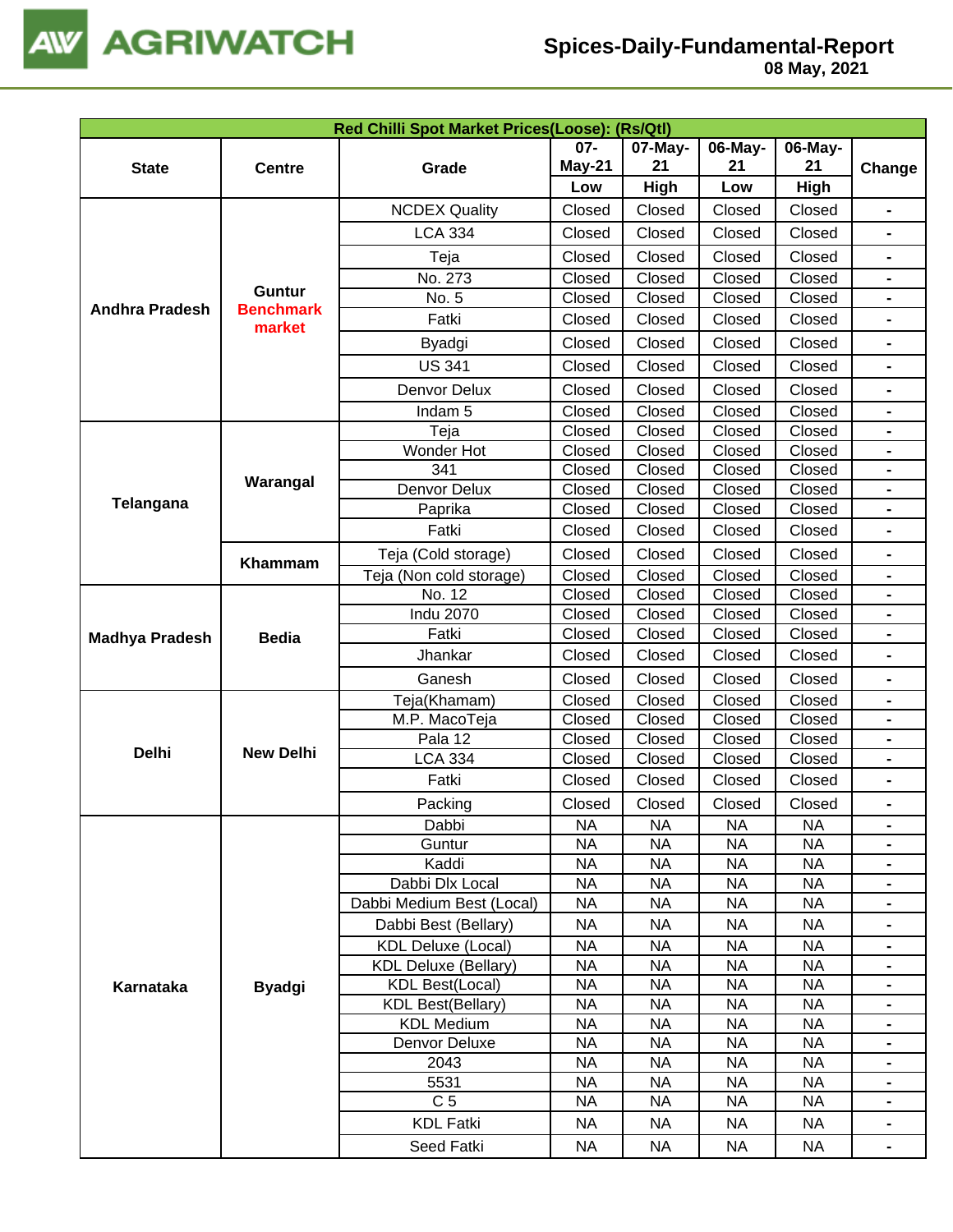

 **08 May, 2021**

| Arrivals & Off-take in bags (1 bag = 45 Kg), (1 bag = $38Kgs$ )* |               |                               |           |           |                |  |  |  |
|------------------------------------------------------------------|---------------|-------------------------------|-----------|-----------|----------------|--|--|--|
| <b>State</b>                                                     | <b>Centre</b> | <b>Parameter</b>              | 07-May-21 | 06-May-21 | Change         |  |  |  |
| Andhra Pradesh                                                   | Guntur        | Arrivals                      | Closed    | Closed    | $\blacksquare$ |  |  |  |
|                                                                  |               | Off-take                      | Closed    | Closed    |                |  |  |  |
|                                                                  | Warangal      | Arrivals                      | Closed    | Closed    | -              |  |  |  |
| Telangana                                                        | Khammam       | Arrivals (Cold storage) *     | Closed    | Closed    | $\blacksquare$ |  |  |  |
|                                                                  |               | Arrivals (Non cold storage) * | Closed    | Closed    |                |  |  |  |
| Karnataka                                                        | <b>Byadgi</b> | Arrivals                      | <b>NA</b> | <b>NA</b> |                |  |  |  |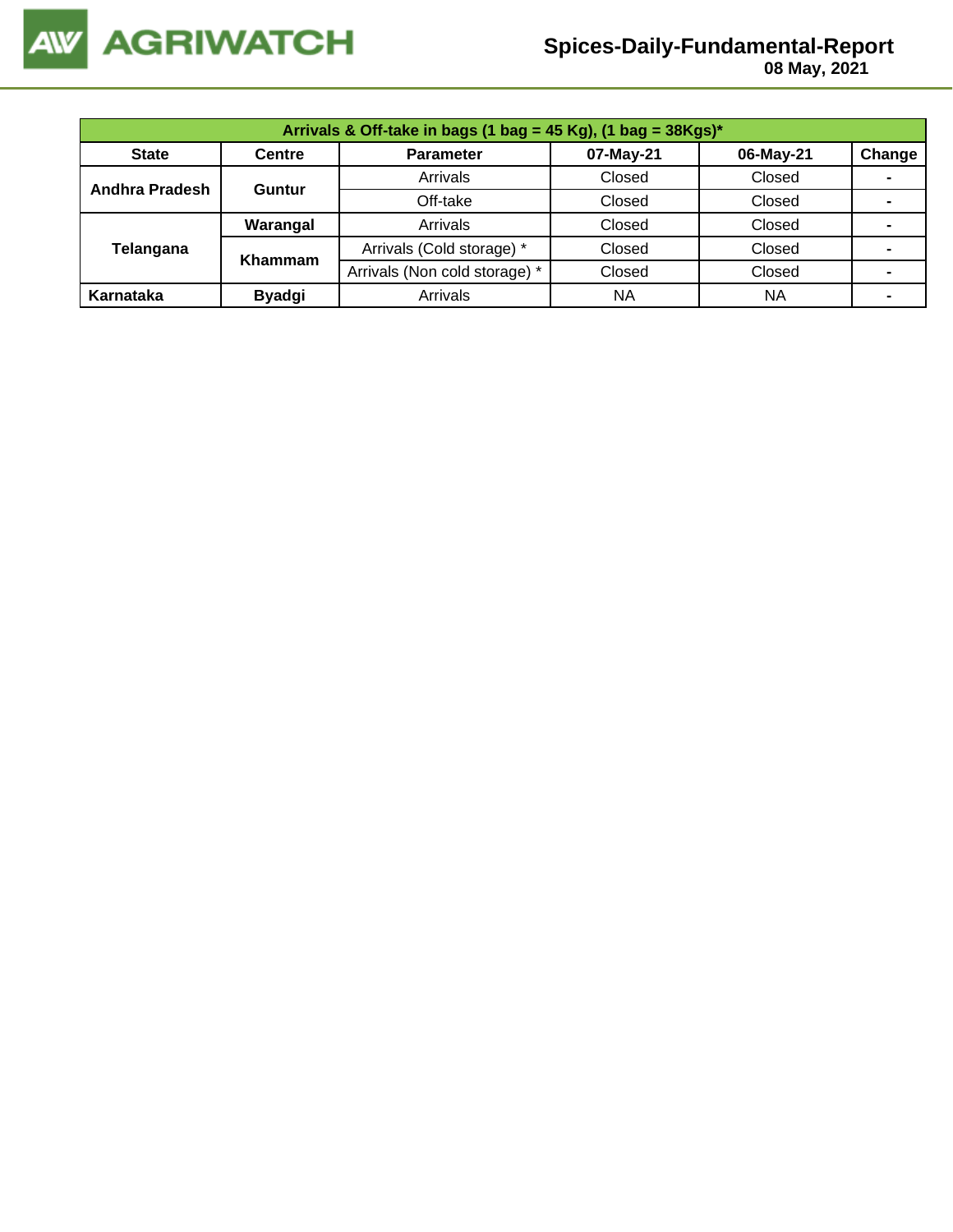

## **TURMERIC**

#### **Fundamentals: Today's Update:**

- Steady sentiment witnessed in the Turmeric spot market on Friday. Most spot markets reported closed due to coronavirus lockdown, likely to reopen from mid-May.
	- Turmeric sowing in Maharashtra likely to start from mid-May.

- Expected lower production current year supported the prices in the spot market from lower levels.
- For the 2021-22 marketing period, Agriwatch expected 0.62 lakh MT ending stocks (with increasing exports and domestic consumption), which is lower than 0.98 lakh MT from last year, likely to support prices from the current level.
- Good domestic demand along with upcountry demand supported the prices.
- Agriwatch estimates, Turmeric all India production for 2021-22 is estimated at 4.46 lakh MT. Last year's production was 4.53 lakh MT.

|                       | <b>Turmeric Spot Market Prices (Loose): (Rs/Qtl)</b> |                                 |           |           |                |  |  |  |
|-----------------------|------------------------------------------------------|---------------------------------|-----------|-----------|----------------|--|--|--|
| <b>State</b>          | <b>Centre</b>                                        | Grade                           | 07-May-21 | 06-May-21 | Change         |  |  |  |
|                       |                                                      | Nizam quality                   | Closed    | Closed    |                |  |  |  |
|                       | <b>Nizamabad</b>                                     | Double polish finger            | Closed    | Closed    | $\blacksquare$ |  |  |  |
|                       | <b>Benchmark market</b>                              | Gattah (unpolished)             | Closed    | Closed    |                |  |  |  |
| Telangana             |                                                      | Gattah (double polished)        | Closed    | Closed    |                |  |  |  |
|                       | Warangal                                             | Finger                          | Closed    | Closed    |                |  |  |  |
|                       |                                                      | Round                           | Closed    | Closed    |                |  |  |  |
|                       |                                                      | Finger                          | 7800      | 7800      | <b>Unch</b>    |  |  |  |
|                       | <b>Erode</b>                                         | Gattah                          | 7500      | 7500      | <b>Unch</b>    |  |  |  |
|                       |                                                      | Sellem                          | 8800      | 8800      | <b>Unch</b>    |  |  |  |
| <b>Tamil Nadu</b>     | Coimbatore                                           | <b>Bulb</b>                     | <b>NA</b> | 7800      |                |  |  |  |
|                       |                                                      | Finger                          | <b>NA</b> | 8800      |                |  |  |  |
|                       | <b>Salem</b>                                         | <b>Bulb</b>                     | <b>NA</b> | <b>NA</b> |                |  |  |  |
|                       |                                                      | Finger                          | 7000      | 7000      | <b>Unch</b>    |  |  |  |
|                       |                                                      | <b>Bulb</b>                     | Closed    | Closed    |                |  |  |  |
| <b>Andhra Pradesh</b> | <b>Duggirala</b>                                     | <b>Bilty</b>                    | Closed    | Closed    | $\blacksquare$ |  |  |  |
|                       |                                                      | Finger                          | Closed    | Closed    | $\blacksquare$ |  |  |  |
|                       |                                                      | Bilty                           | Closed    | Closed    | $\blacksquare$ |  |  |  |
|                       |                                                      | Rajpuri/Salem Finger            | Closed    | Closed    |                |  |  |  |
|                       | Sangli                                               | Rajpuri Medium                  | Closed    | Closed    | $\blacksquare$ |  |  |  |
|                       |                                                      | DesiKadappa                     | Closed    | Closed    | $\blacksquare$ |  |  |  |
|                       |                                                      | Salem Powder                    | Closed    | Closed    |                |  |  |  |
|                       |                                                      | Mini Salem                      | Closed    | Closed    | $\blacksquare$ |  |  |  |
| <b>Maharashtra</b>    | <b>Basmat</b>                                        | Super Salem                     | Closed    | Closed    | $\overline{a}$ |  |  |  |
|                       |                                                      | <b>Gattah Powder</b>            | Closed    | Closed    |                |  |  |  |
|                       |                                                      | <b>Gattah Premium</b>           | Closed    | Closed    | $\blacksquare$ |  |  |  |
|                       |                                                      | <b>Turmeric Finger Polished</b> | 8000      | 8000      | <b>Unch</b>    |  |  |  |
|                       | <b>Nanded</b>                                        | <b>Turmeric Bulb Polished</b>   | 8500      | 8500      | <b>Unch</b>    |  |  |  |
|                       |                                                      | <b>Turmeric Mix</b>             | 7200      | 7200      | <b>Unch</b>    |  |  |  |
|                       |                                                      | Gattah                          | Closed    | Closed    |                |  |  |  |
| <b>Delhi</b>          | <b>Delhi</b>                                         | Mini Salem                      | Closed    | Closed    |                |  |  |  |
|                       |                                                      | <b>Finger Single Polished</b>   | Closed    | Closed    | $\blacksquare$ |  |  |  |
|                       |                                                      | <b>Finger Double Polished</b>   | Closed    | Closed    | $\blacksquare$ |  |  |  |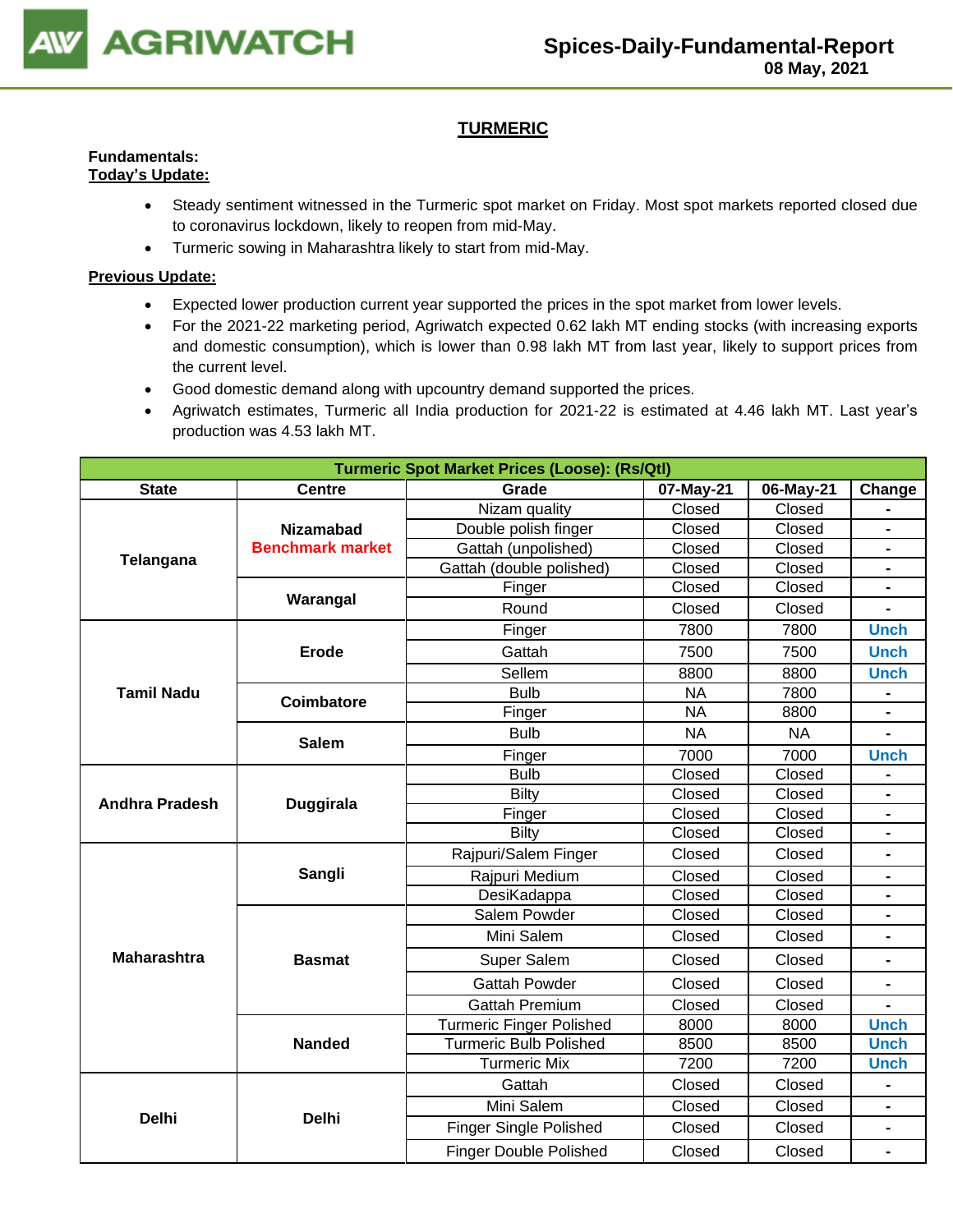

 **08 May, 2021**

| <b>State</b>          | Arrival & Off-take in bags $*(1 \text{ bag} = 75 \text{ Kg}),\#(1 \text{ bag} = 60 \text{ Kg})$ |                  |           |           |                      |  |  |  |
|-----------------------|-------------------------------------------------------------------------------------------------|------------------|-----------|-----------|----------------------|--|--|--|
| Telangana             | <b>Centre</b>                                                                                   | <b>Parameter</b> | 07-May-21 | 06-May-21 | Change               |  |  |  |
|                       | <b>Nizamabad</b>                                                                                | <b>Arrival</b>   | Closed    | Closed    |                      |  |  |  |
|                       |                                                                                                 | Off-take         | Closed    | Closed    |                      |  |  |  |
|                       | Warangal                                                                                        | <b>Arrival</b>   | Closed    | Closed    |                      |  |  |  |
| Tamil Nadu            | Erode                                                                                           | <b>Arrival</b>   | 4500      | 6000      | $-1500$              |  |  |  |
|                       |                                                                                                 | Off-take         | 4500      | 6000      | $-1500$              |  |  |  |
|                       | Coimbatore                                                                                      | <b>Arrival</b>   | NA        | 7         |                      |  |  |  |
|                       | <b>Salem</b>                                                                                    | Arrival*         | NA        | NA        | $\blacksquare$       |  |  |  |
| <b>Andhra Pradesh</b> | <b>Duggirala</b>                                                                                | Arrival*         | Closed    | Closed    |                      |  |  |  |
|                       | Sangli                                                                                          | Arrival#         | Closed    | Closed    |                      |  |  |  |
| <b>Maharashtra</b>    | <b>Basmat</b>                                                                                   | Arrival*         | Closed    | Closed    | $\blacksquare$       |  |  |  |
|                       | <b>Nanded</b>                                                                                   | Arrival          | 6000      | 6000      | <b>Unch</b>          |  |  |  |
|                       |                                                                                                 |                  |           |           | <b>Arrival * Qtl</b> |  |  |  |

## **NCDEX-FUTURES MARKET**

| <b>Turmeric</b> |        |       |       |       |       |               |             |       |           |
|-----------------|--------|-------|-------|-------|-------|---------------|-------------|-------|-----------|
| <b>Contract</b> | +/-\$  | Open  | High  | Low   | Close | <b>Volume</b> | Vol. Change | Οl    | OI Change |
| <b>May-21</b>   | $-200$ | 7630  | 7700  | 7454  | 7496  | 1,975         | 930         | 4.525 | $-540$    |
| <b>Jun-21</b>   | $-204$ | 7724  | 7880  | 7616  | 7654  | 2.270         | 875         | 6.990 | 755       |
| July-21         | $- -$  | $- -$ | $- -$ | $- -$ | $- -$ | $\sim$ $\sim$ | $- -$       | $- -$ | $- -$     |

| <b>Spread</b> | $Mav-21$ | <b>Jun-21</b> | July-21                  |
|---------------|----------|---------------|--------------------------|
| <b>Basis</b>  | $\sim$   |               |                          |
| May-21        |          | 158           |                          |
| <b>Jun-21</b> |          |               | $\overline{\phantom{a}}$ |

NB: Spot prices used for spread calculation is the basis Nizamabad for Nizam grade. Basis = Spot prices– Near month futures.

#### **NCDEX- STOCK POSITION**

| <b>Stocks</b>                                                                                                                                                                                                                                                                                                                      | <b>Demat</b> | <b>In-Process</b> | <b>Total</b> |
|------------------------------------------------------------------------------------------------------------------------------------------------------------------------------------------------------------------------------------------------------------------------------------------------------------------------------------|--------------|-------------------|--------------|
|                                                                                                                                                                                                                                                                                                                                    | 06.05.2021   | 06.05.2021        | 06.05.2021   |
| Sangli                                                                                                                                                                                                                                                                                                                             | 1288         |                   | 1288         |
| <b>Erode</b>                                                                                                                                                                                                                                                                                                                       | $- -$        | $- -$             | $- -$        |
| <b>Nizamabad</b>                                                                                                                                                                                                                                                                                                                   | 1041         |                   | 1041         |
| Warangal                                                                                                                                                                                                                                                                                                                           | $- -$        | $- -$             | $- -$        |
| $\mathbf{r}$ $\mathbf{r}$ $\mathbf{r}$ $\mathbf{r}$ $\mathbf{r}$ $\mathbf{r}$ $\mathbf{r}$ $\mathbf{r}$ $\mathbf{r}$ $\mathbf{r}$ $\mathbf{r}$ $\mathbf{r}$ $\mathbf{r}$ $\mathbf{r}$ $\mathbf{r}$ $\mathbf{r}$ $\mathbf{r}$ $\mathbf{r}$ $\mathbf{r}$ $\mathbf{r}$ $\mathbf{r}$ $\mathbf{r}$ $\mathbf{r}$ $\mathbf{r}$ $\mathbf{$ |              |                   |              |

(**Quantity in MT)**

#### **NCDEX Turmeric EED Wise Stock Position (Qty in MT) on 3 rd May, 2021**

| <b>EED</b>   | Sangli (Desi<br>Cuddapah) | <b>Sangli</b><br>(Rajapore) | <b>Nizamabad</b> | <b>Nizamabad</b><br><b>(Farmer Polished)</b> | <b>Basmat</b><br>(Salem) | <b>Total</b> |
|--------------|---------------------------|-----------------------------|------------------|----------------------------------------------|--------------------------|--------------|
| 10-Aug-21    | 732                       | $- -$                       | 120              | $\overline{\phantom{a}}$                     | $\overline{\phantom{a}}$ | 852          |
| $10-Sep-21$  | 318                       | $- -$                       | 780              | $\overline{\phantom{a}}$                     | $\overline{\phantom{m}}$ | 1098         |
| 10-0ct-21    | 238                       | $- -$                       | 60               | $- -$                                        | $\sim$ $\sim$            | 298          |
| <b>Total</b> | 1288                      | $\overline{\phantom{a}}$    | 960              | $\sim$                                       | $\sim$                   | 2248         |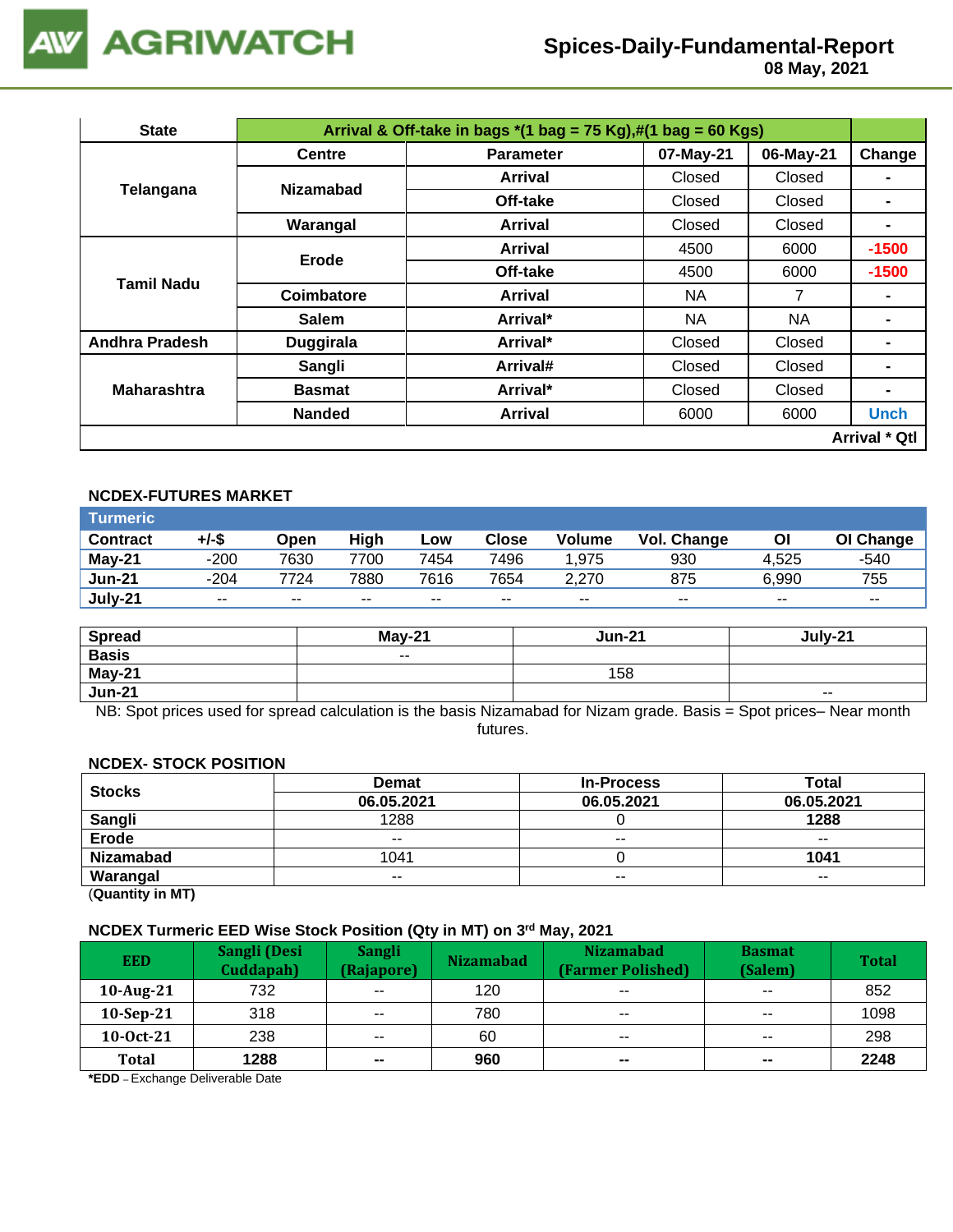

## **BLACK PEPPER**

## **Fundamentals:**

## **Today's Update:**

- Steady sentiment witnessed in the Black pepper market on Friday.
- As of 07<sup>th</sup> May, new pepper 500 G/L traded at Rs.36,000/-qtl, steady from the previous day.
- Agriwatch estimate, pepper production in the current year (2021) 65,000 tons which will be higher than last year (2020) 60,000 tons.
- According to VPA, today's pepper prices in the domestic market were traded at VND 64,000 69,000 / kg locally. Specifically, today's pepper price in Gia Lai was the lowest in the market at VND 64,000 / kg. Today's pepper prices in Dong Nai provinces (65,500 VND / kg); Dak Nong, Dak Lak (67,000 VND / kg); Binh Phuoc (68,000 VND / kg) and Ba Ria - Vung Tau were at the highest threshold of 69,000 VND / kg.
- On average in April, Vietnamese pepper prices decreased from VND 73,500 / kg to VND 68,500 / kg, which was down by 7%. However, in the last 2 weeks of April, pepper prices were almost flat. Farmers who have finished the harvest but not releasing their produce expected higher prices in the coming days.

- As we expected earlier, higher production in India put a cap on domestic prices.
- According to the General Department of Customs, the total pepper export volume in April of Vietnam is at least 34,000 tons and in the first 4 months of 2021, it is about 95,000 tons (in the first 4 months of 2020, it is 116,764 tons).
- Vietnam's pepper production in 2021 is not expected to be as plentiful as a few years ago, this will put pressure on supply as happened in February and March, causing pepper prices to increase by 45% for more than 1 month, according to VPA.
- World demand is currently about 510,000 tons per year. On average, the demand for pepper each year increases by only 2-3%, while the global pepper output increases by 8-10%.

|              | <b>Black Pepper Spot Market Prices (Loose): (Rs/Qtl)</b> |                   |                                        |           |                |  |  |  |
|--------------|----------------------------------------------------------|-------------------|----------------------------------------|-----------|----------------|--|--|--|
| <b>State</b> | <b>Centre</b>                                            | Grade             | 07-May-21                              | 06-May-21 | Change         |  |  |  |
| Kerala       | Kochi                                                    | Ungarbled         | 37000                                  | 37000     | <b>Unch</b>    |  |  |  |
|              | <b>Benchmark market</b>                                  | Garbled           | 39000                                  | 39000     | <b>Unch</b>    |  |  |  |
| Karnataka    | Chikkamagaluru                                           | Ungarbled         | Closed                                 | Closed    | ۰              |  |  |  |
| <b>Delhi</b> | <b>New Delhi</b>                                         | <b>Unpolished</b> | Closed                                 | Closed    | $\blacksquare$ |  |  |  |
|              |                                                          | 550 GL            | Closed                                 | Closed    | $\blacksquare$ |  |  |  |
|              |                                                          |                   | <b>Arrivals &amp; Off-take in Tons</b> |           |                |  |  |  |
| <b>State</b> | <b>Centre</b>                                            | <b>Parameter</b>  | 07-May-21                              | 06-May-21 | Change         |  |  |  |
| Kerala       | Kochi                                                    | Arrivals          | 11                                     | ΝA        | $\blacksquare$ |  |  |  |
|              |                                                          | Off-take          | 11                                     | ΝA        |                |  |  |  |

| <b>Black Pepper FOB Prices (USD/MT)</b> |                                                              |      |                                                                                         |      |      |                                        |                              |  |  |
|-----------------------------------------|--------------------------------------------------------------|------|-----------------------------------------------------------------------------------------|------|------|----------------------------------------|------------------------------|--|--|
| Date                                    | ex Kochi<br><b>Brazil</b><br>(India) ASTA<br><b>ASTA 570</b> |      | Lampung<br>Kuching (Sarawak,<br>(Indonesia)<br><b>Malaysia) ASTA</b><br><b>ASTA 570</b> |      |      | <b>Ho Chi Minh</b><br>(Vietnam) 500g/l | Ho Chi<br><b>Minh 550g/l</b> |  |  |
| 28/04/21                                | 3875                                                         | 5290 | 3899                                                                                    | 4665 | 3595 | 3635                                   |                              |  |  |
| 29/04/21                                | 3875                                                         | 5330 | 3911                                                                                    | 4665 | 3595 | 3635                                   |                              |  |  |
| 30/04/21                                | 3875                                                         | 5298 | 3915                                                                                    | 4665 | 3595 | 3635                                   |                              |  |  |
| 03/05/21                                | 3875                                                         | 5295 | 3911                                                                                    | 4665 | 3595 | 3635                                   |                              |  |  |
| 04/05/21                                | 3875                                                         | 5298 | 3921                                                                                    | 4665 | 3595 | 3635                                   |                              |  |  |
| 05/05/21                                | 3875                                                         | 5272 | 3919                                                                                    | 4665 | 3595 | 3635                                   |                              |  |  |
| 06/05/21                                | 3875                                                         | 5297 | 3939                                                                                    | 4665 | 3595 | 3635                                   |                              |  |  |
| 07/05/21                                | 3875                                                         | ۰    | 3960                                                                                    | 4800 | 3595 | 3635                                   |                              |  |  |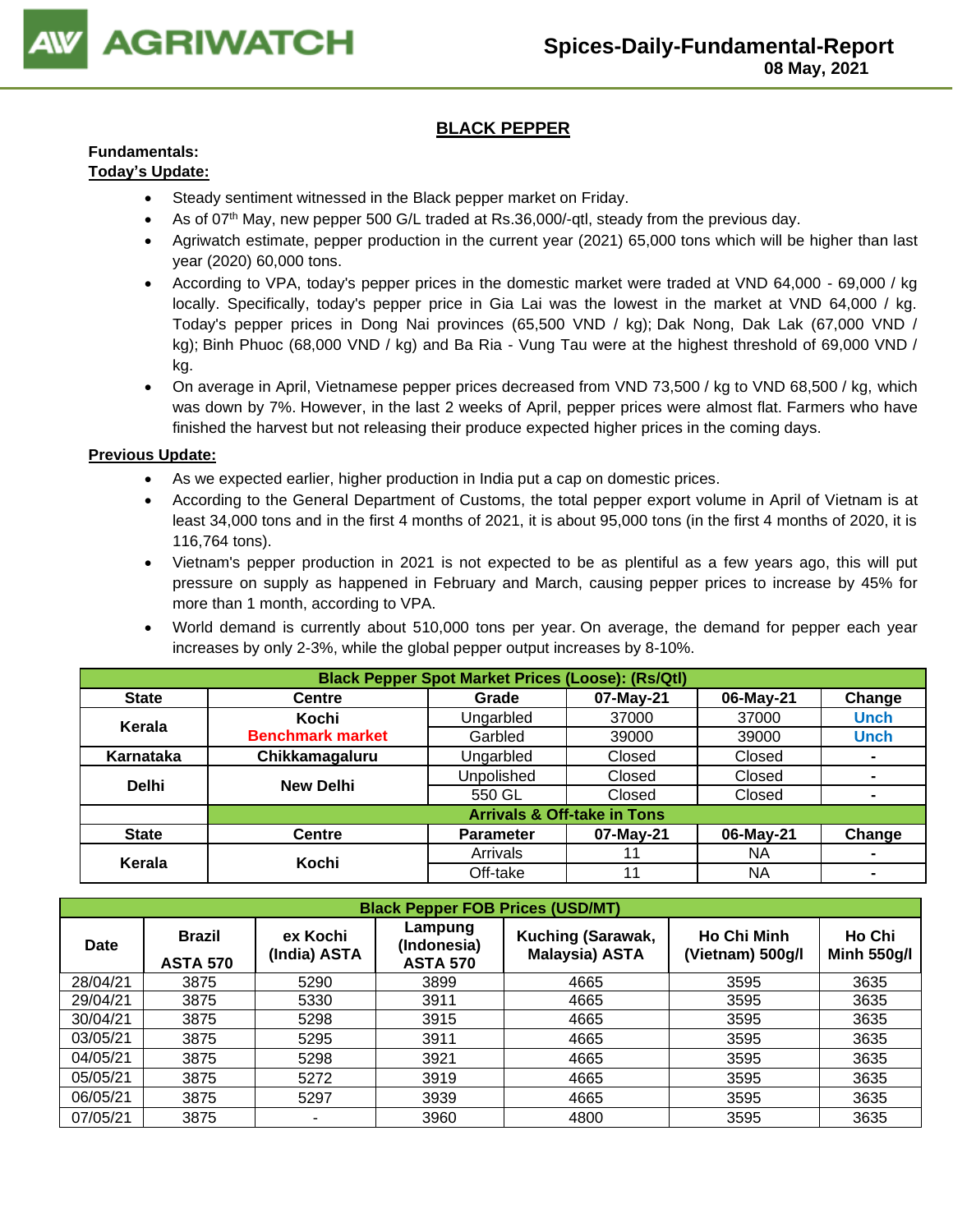

## **JEERA (CUMIN SEED)**

## **Fundamentals: Today's Update:**

- Steady sentiment witnessed in Jeera Unjha spot market on Friday, mostly market closed due to coronavirus lockdown, likely to reopen from mid-May.
- Currently, due to Covid-19 buyers were reported uncertain for upcoming market condition, so they were avoiding going for higher buying.

- In Unjha benchmark market new crop supply reported at around 35,000 to 37,000 bags on an average daily basis.
- Buyers reported active at a lower price level. Export demand continuing at the Unjha spot market.
- *As per the Agriwatch production estimate, Jeera production for 2021-22 (marketing period) is estimated at 391,801 MT (around 71 lakh bags each of 55 kg) compared to last year's 451,451 MT (82 lakh bags).*

|              | Jeera (Cumin Seed) Spot Market Prices (Loose): (Rs/Qtl) |                                            |           |           |                          |  |  |
|--------------|---------------------------------------------------------|--------------------------------------------|-----------|-----------|--------------------------|--|--|
| <b>State</b> | <b>Centre</b>                                           | Grade                                      | 07-May-21 | 06-May-21 | Change                   |  |  |
|              | <b>Unjha Benchmark</b>                                  | Local                                      | 12400     | 12400     | <b>Unch</b>              |  |  |
|              | market                                                  | <b>NCDEX Quality</b>                       | 13800     | 13800     | <b>Unch</b>              |  |  |
|              |                                                         | Poojari type /Machine Cut                  | 14700     | 14700     | <b>Unch</b>              |  |  |
|              |                                                         | 1% Singapore                               | Closed    | Closed    |                          |  |  |
|              | <b>Mundra Port (FoR)</b>                                | 2% Singapore                               | Closed    | Closed    |                          |  |  |
| Gujarat      |                                                         | 1 % European                               | Closed    | Closed    | $\blacksquare$           |  |  |
|              |                                                         | 2% European                                | Closed    | Closed    | $\blacksquare$           |  |  |
|              | Rajkot                                                  | Local                                      | Closed    | Closed    |                          |  |  |
|              | Patan                                                   | Local                                      | Closed    | Closed    | $\overline{\phantom{0}}$ |  |  |
|              | <b>Dhrol</b>                                            | Local                                      | Closed    | Closed    | $\blacksquare$           |  |  |
|              | Gondal                                                  | Local                                      | Closed    | Closed    | $\blacksquare$           |  |  |
|              | Jodhpur                                                 | Local                                      | Closed    | 13000     |                          |  |  |
| Rajasthan    | <b>Merta City</b>                                       | Local                                      | Closed    | Closed    | $\blacksquare$           |  |  |
|              | <b>Nagaur</b>                                           | Local                                      | Closed    | Closed    |                          |  |  |
|              | <b>Anandpur Kalu</b>                                    | Local                                      | Closed    | Closed    | $\blacksquare$           |  |  |
| <b>Delhi</b> | <b>New Delhi</b>                                        | Ganesh                                     | Closed    | Closed    | $\blacksquare$           |  |  |
|              |                                                         | Poojari type / Machine Cut                 | Closed    | Closed    | $\blacksquare$           |  |  |
|              |                                                         | Arrival & Off-take in bags (1 bag = 55 kg) |           |           |                          |  |  |
| <b>State</b> | <b>Centre</b>                                           | <b>Parameter</b>                           | 07-May-21 | 06-May-21 | Change                   |  |  |
|              | Unjha                                                   | Arrival                                    | 20000     | 20000     | <b>Unch</b>              |  |  |
|              |                                                         | Off-take                                   | 20000     | 20000     | <b>Unch</b>              |  |  |
|              | Rajkot                                                  | Arrival*                                   | Closed    | Closed    |                          |  |  |
| Gujarat      | Patan                                                   | Arrival*                                   | Closed    | Closed    | $\blacksquare$           |  |  |
|              | <b>Dhrol</b>                                            | Arrival*                                   | Closed    | Closed    | L.                       |  |  |
|              | Gondal                                                  | Arrival                                    | Closed    | Closed    | $\overline{\phantom{0}}$ |  |  |
|              | Jodhpur                                                 | Arrival                                    | Closed    | 500       |                          |  |  |
| Rajasthan    | <b>Merta City</b>                                       | Arrival                                    | Closed    | Closed    | $\blacksquare$           |  |  |
|              | <b>Nagaur</b>                                           | Arrival                                    | Closed    | Closed    |                          |  |  |
|              | <b>Anandpur Kalu</b>                                    | Arrival                                    | Closed    | Closed    |                          |  |  |
|              |                                                         |                                            |           |           | Arrival * Qtl            |  |  |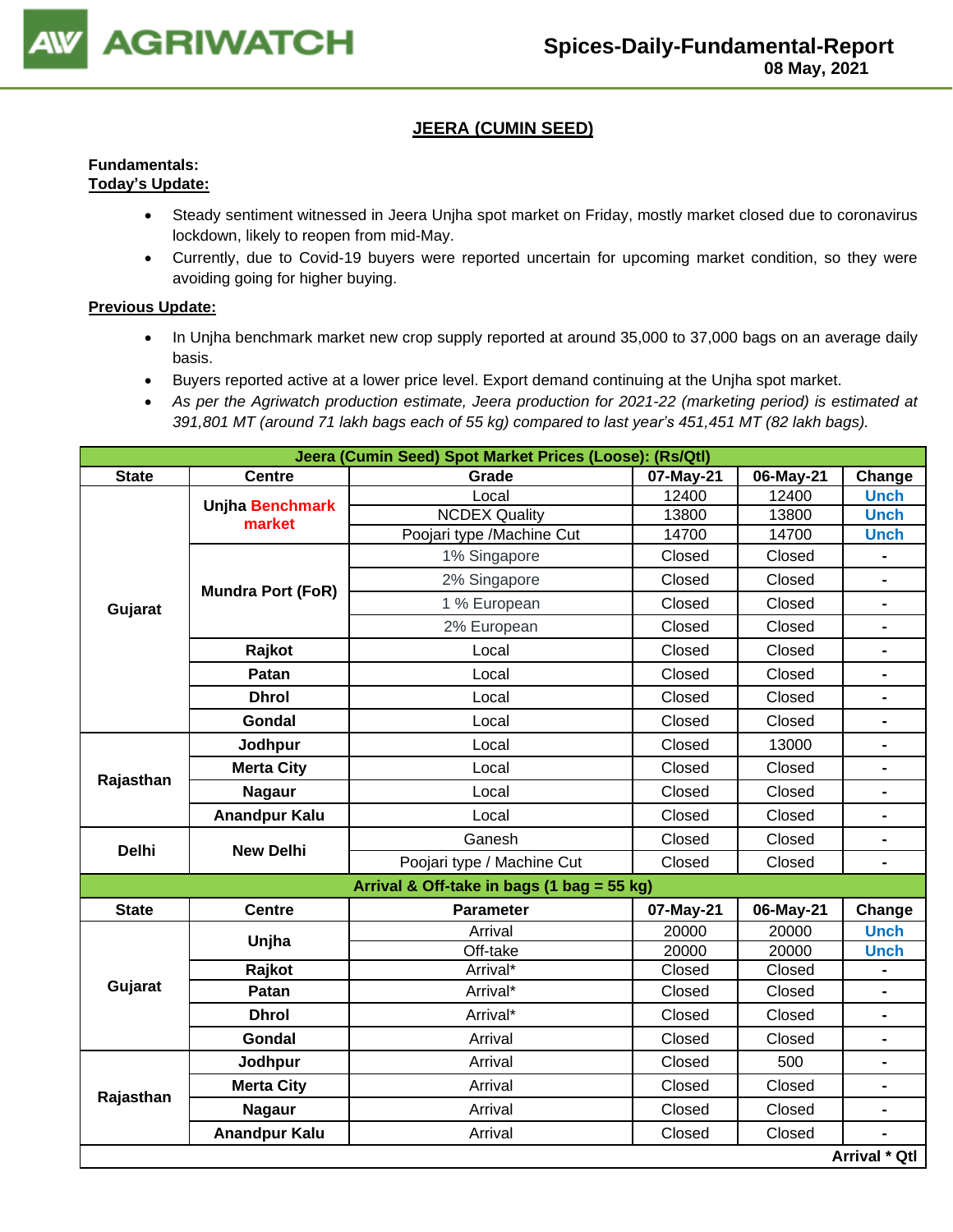## **NCDEX-FUTURES MARKET**

|                 | Jeera (Cumin Seed) |       |       |       |              |                |                    |       |           |
|-----------------|--------------------|-------|-------|-------|--------------|----------------|--------------------|-------|-----------|
| <b>Contract</b> | $+/-$ \$           | Open  | High  | Low   | <b>Close</b> | <b>Volume</b>  | <b>Vol. Change</b> | Οl    | OI Change |
| $May-21$        | -90                | 13810 | 13875 | 13800 | 13820        | 711            | -69                | 2.970 | $-411$    |
| <b>Jun-21</b>   | -90                | 13805 | 14040 | 13805 | 13975        | 1.146          | 339                | 3.720 | 399       |
| July-21         | $- -$              | $- -$ | --    | $- -$ | $- -$        | $\blacksquare$ | $- -$              | $- -$ | $\sim$    |

| <b>Spread</b> | $Mav-21$ | <b>Jun-21</b> | July-21 |
|---------------|----------|---------------|---------|
| <b>Basis</b>  | $-20$    |               |         |
| May-21        |          | 155           |         |
| <b>Jun-21</b> |          |               | $ -$    |

NB: Spread was done by taking Spot prices at Unjha or NCDEX Quality. Basis = Spot prices– Near month futures.

#### **NCDEX- STOCK POSITION**

| <b>Stocks</b> | <b>Demat</b> | <b>In-Process</b> | Total      |
|---------------|--------------|-------------------|------------|
|               | 06.05.2021   | 06.05.2021        | 06.05.2021 |
| Jodhpur       | $- -$        | $- -$             | $- -$      |
| Uniha         | 4593         |                   | 4593       |

(**Quantity in MT)**

#### **NCDEX Jeera (Cumin Seed) EED Wise Stock Position Qty in MT on 3 rd May, 2021**

| <b>EED</b>   | <b>Jodhpur</b>           | <b>Unjha</b> | <b>Total</b> |
|--------------|--------------------------|--------------|--------------|
| 10-Sep-21    | $\overline{\phantom{a}}$ | 1466         | 1466         |
| 10-Oct-21    | $- -$                    | 2815         | 2815         |
| 10-Nov-21    | $- -$                    | 311          | 311          |
| <b>Total</b> | $- -$                    | 4592         | 4592         |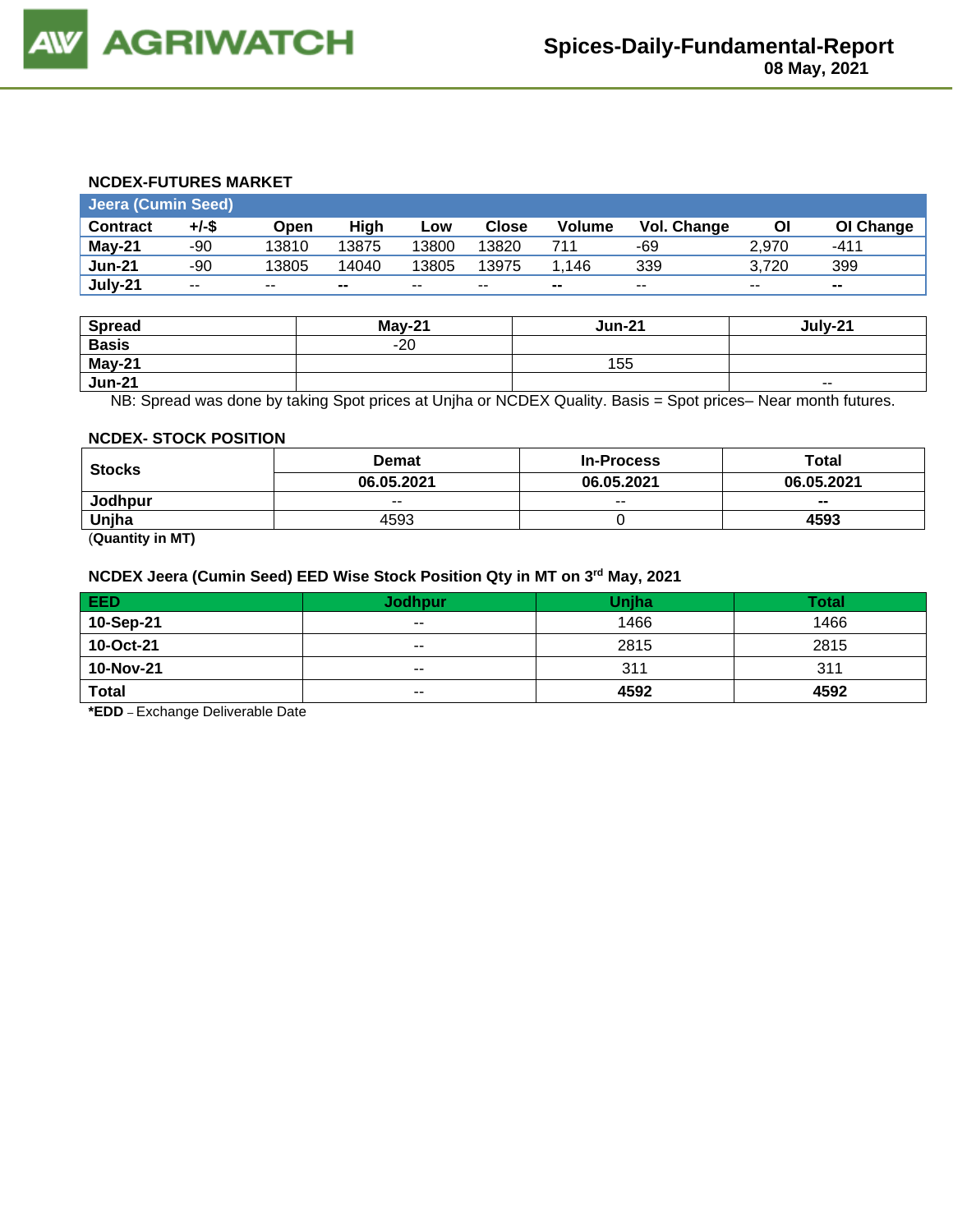

## **CARDAMOM**

#### **Fundamentals**

#### **Today's Update:**

- Cardamom spot market reported closed on Friday due to Covid-19.
- Ramzan demand reported slow in the domestic market due to coronavirus fear and mostly market closed due to lockdown.
- *India's production for the coming marketing year 2021-22 (which will start from August) expected better around 30,000 MT also put the cap on prices.*

- As we expected earlier, the new Cardamom supply pressurizes the prices from higher levels due to increased production.
- Agriwatch estimates for 2020-21, India's Cardamom production would be around 22,000 23,000 MT, due to favourable weather conditions. Last year it was 19,000 – 20,000 MT.

| <b>Small Cardamom Spot Market Prices (Loose): (Rs/Kg)</b> |                         |                                            |           |           |                          |  |  |
|-----------------------------------------------------------|-------------------------|--------------------------------------------|-----------|-----------|--------------------------|--|--|
| <b>State</b>                                              | <b>Auction Price</b>    |                                            | 07-May-21 | 06-May-21 | Change                   |  |  |
| Kerala                                                    | <b>Kumily</b>           | <b>Max price</b>                           | <b>NA</b> | <b>NA</b> |                          |  |  |
|                                                           | <b>Benchmark market</b> | Avg. Price                                 | <b>NA</b> | <b>NA</b> |                          |  |  |
|                                                           |                         | <b>Medium</b>                              | Closed    | Closed    |                          |  |  |
|                                                           |                         | 6.5 (Bold)                                 | Closed    | Closed    | $\blacksquare$           |  |  |
| <b>Delhi</b>                                              | <b>New Delhi</b>        | 7 (Bold)                                   | Closed    | Closed    | $\blacksquare$           |  |  |
|                                                           |                         | 7.5 (Bold)                                 | Closed    | Closed    |                          |  |  |
|                                                           |                         | 8 (Bold)                                   | Closed    | Closed    | $\overline{\phantom{a}}$ |  |  |
|                                                           |                         | Large Cardamom Spot Market Prices: (Rs/Kg) |           |           |                          |  |  |
|                                                           | Singtam                 | <b>Badadana</b>                            | <b>NA</b> | <b>NA</b> |                          |  |  |
| <b>Sikkim</b>                                             | Singtam                 | Chotadana                                  | <b>NA</b> | <b>NA</b> |                          |  |  |
|                                                           | Gangtok                 | <b>Badadana</b>                            | <b>NA</b> | <b>NA</b> | $\blacksquare$           |  |  |
|                                                           | Gangtok                 | Chotadana                                  | <b>NA</b> | <b>NA</b> | $\overline{\phantom{a}}$ |  |  |
|                                                           | <b>Siliguri</b>         | <b>Badadana</b>                            | <b>NA</b> | <b>NA</b> | $\blacksquare$           |  |  |
| <b>West Bengal</b>                                        | <b>Siliguri</b>         | Chotadana                                  | <b>NA</b> | NA        | $\blacksquare$           |  |  |
| Arrival & Off-take in Kg                                  |                         |                                            |           |           |                          |  |  |
| <b>State</b>                                              | <b>Parameter</b>        | <b>Centre</b>                              | 07-May-21 | 06-May-21 | Change                   |  |  |
| <b>Kerala</b>                                             |                         | <b>Arrivals</b>                            | <b>NA</b> | <b>NA</b> |                          |  |  |
|                                                           | <b>Kumily</b>           | Off-take                                   | <b>NA</b> | <b>NA</b> |                          |  |  |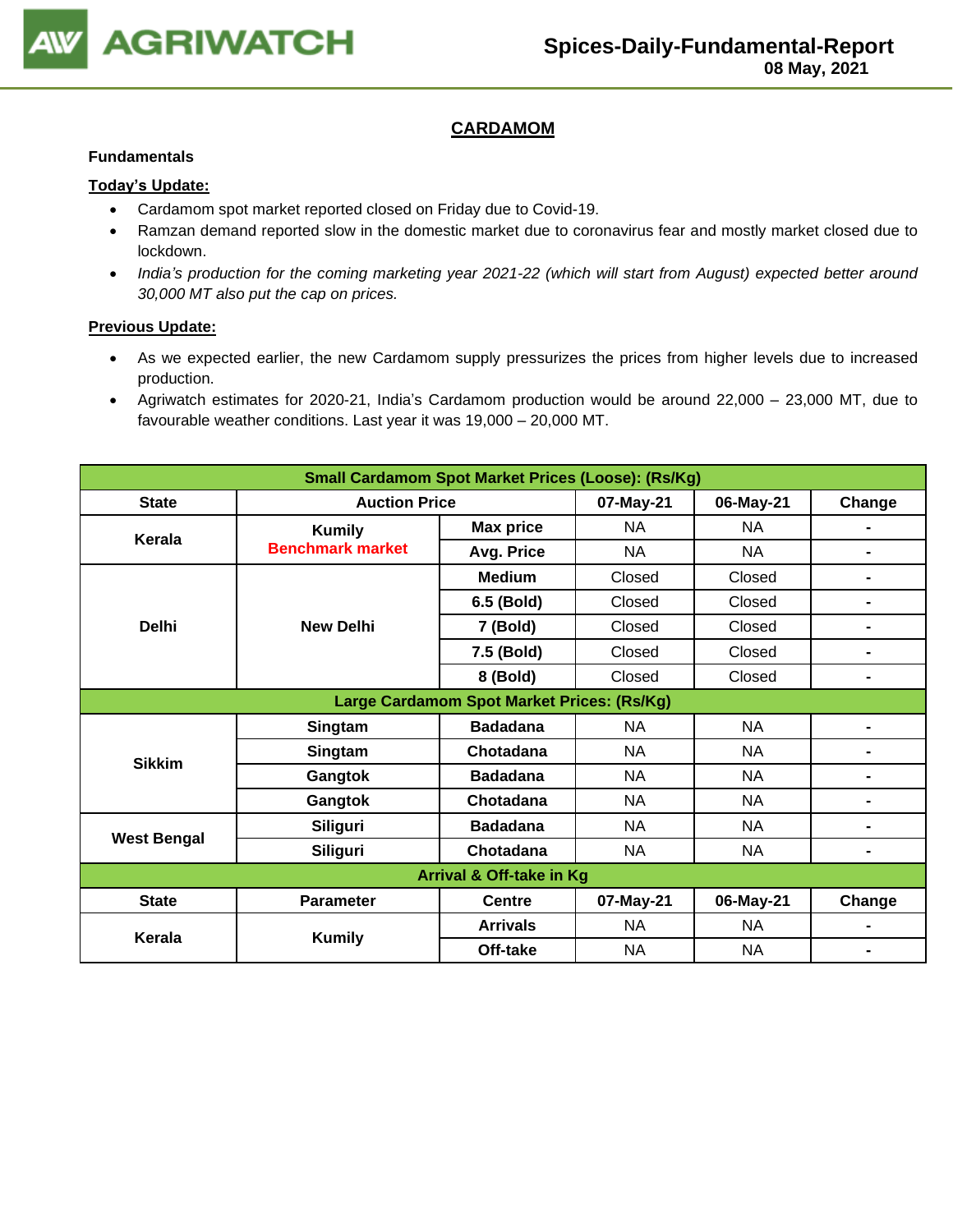

#### **MCX-FUTURES MARKET**

| <b>Cardamom</b> |       |       |       |       |              |                          |             |       |           |
|-----------------|-------|-------|-------|-------|--------------|--------------------------|-------------|-------|-----------|
| <b>Contract</b> | +/-\$ | Open  | High  | Low   | <b>Close</b> | <b>Volume</b>            | Vol. Change | O     | OI Change |
| May-21          | $- -$ | $- -$ | $- -$ | $- -$ | $- -$        | $- -$                    | $- -$       | $- -$ | $- -$     |
| <b>Jun-21</b>   | $- -$ | $- -$ | $- -$ | $- -$ | $- -$        | $- -$                    | $- -$       | $- -$ | $- -$     |
| July-21         | $- -$ | $- -$ | $- -$ | $- -$ | $- -$        | $\overline{\phantom{a}}$ | $- -$       | $- -$ | $- -$     |

| <b>Spread</b>           | $May-21$                                       | <b>Jun-21</b>            | July-21                  |
|-------------------------|------------------------------------------------|--------------------------|--------------------------|
| <b>Basis</b>            | $\sim$                                         | $\overline{\phantom{a}}$ | $\overline{\phantom{a}}$ |
| <b>May-21</b><br>Jun-21 | $\overline{\phantom{a}}$                       | $-$                      | $\overline{\phantom{a}}$ |
|                         | $\hspace{0.1mm}-\hspace{0.1mm}-\hspace{0.1mm}$ | $\overline{\phantom{a}}$ | $\overline{\phantom{a}}$ |

NB: Spread was done by taking Spot prices of Average quality prices. Basis = Spot prices– Near month futures.

### **MCX- STOCK POSITION**

| <b>Stocks</b> | Demat                    | <b>In-Process</b> | Total                    |  |
|---------------|--------------------------|-------------------|--------------------------|--|
|               | 06.05.2021               | 06.05.2021        | 06.05.2021               |  |
| Vandanmedu    | $\overline{\phantom{0}}$ | -                 | $\overline{\phantom{0}}$ |  |
| T.N.(Bodi)    | $-$                      | $-$               | $-$                      |  |
| (0.00011)     |                          |                   |                          |  |

(**Quantity in MT)**

#### **MCX Cardamom EED Wise Stock Position Qty in MT on 3 rd May, 2021**

| TM. | . .<br>Van<br>ndanmedu' | $\sqrt{2}$<br><b>STAR</b><br>-- | -<br>⊺otal |
|-----|-------------------------|---------------------------------|------------|
| --  | --                      | --                              | $- -$      |
| --  | $- -$                   | $- -$                           | $- -$      |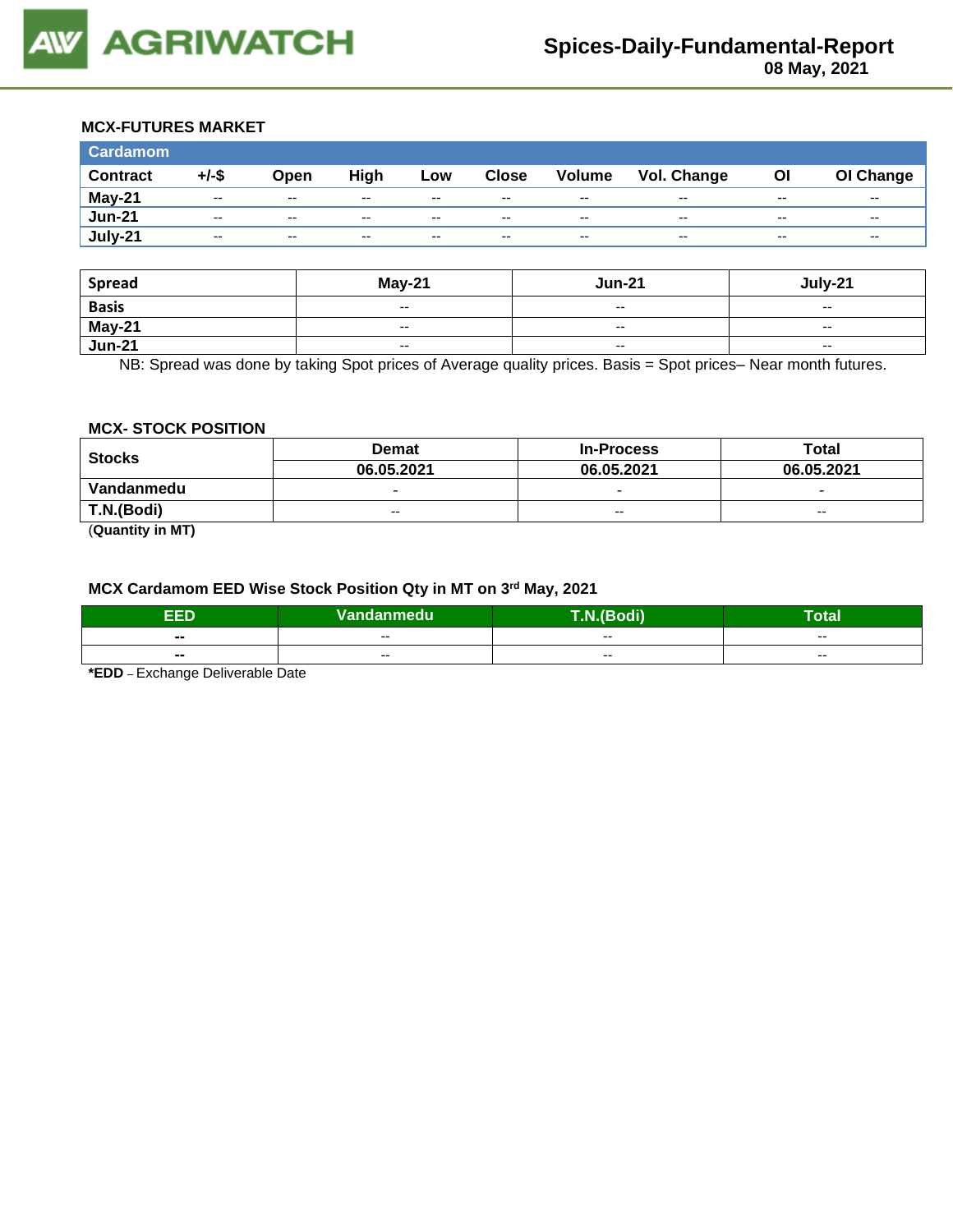

## **CORIANDER SEED**

## **Fundamentals:**

## **Today's Update:**

• Coriander spot market closed on Friday due to coronavirus lockdown, likely to reopen from mid-May.

- Buyers are likely to be active further from the current level to go for active buying as ending stocks slowly come down.
- *Agriwatch estimates lower ending stocks for 2021-22 (marketing year) likely to support Coriander prices in the coming days.*
- *As per Agriwatch production estimate, Coriander production for 2021-22 (marketing year) is estimated at 342,435 MT (85 lakh bags) compared to last year's 352,316 MT (88 lakh bags, 1 bag = 40 kg).*
- We expect the 2021-22 marketing year likely to be good for Coriander.

| <b>Coriander Spot Market Prices (Loose): (Rs/Qtl)</b> |                               |               |           |           |                |  |  |
|-------------------------------------------------------|-------------------------------|---------------|-----------|-----------|----------------|--|--|
| <b>State</b>                                          | <b>Centre</b>                 | Grade (New)   | 07-May-21 | 06-May-21 | Change         |  |  |
|                                                       |                               | Eagle         | Closed    | Closed    |                |  |  |
|                                                       | Kota                          | Eagle(Split)  | Closed    | Closed    | $\blacksquare$ |  |  |
|                                                       | <b>Benchmark</b><br>market    | Badami        | Closed    | Closed    | $\blacksquare$ |  |  |
|                                                       |                               | Badami(Split) | Closed    | Closed    | $\blacksquare$ |  |  |
|                                                       |                               | Eagle         | Closed    | Closed    | -              |  |  |
|                                                       |                               | Eagle(Split)  | Closed    | Closed    | $\blacksquare$ |  |  |
|                                                       | Ramganj                       | Badami        | Closed    | Closed    | $\blacksquare$ |  |  |
| Rajasthan                                             |                               | Badami(Split) | Closed    | Closed    | $\blacksquare$ |  |  |
|                                                       |                               | Scooter       | Closed    | Closed    | $\blacksquare$ |  |  |
|                                                       | <b>Baran</b>                  | Eagle         | Closed    | Closed    | $\blacksquare$ |  |  |
|                                                       |                               | Badami        | Closed    | Closed    | $\blacksquare$ |  |  |
|                                                       |                               | Eagle         | Closed    | Closed    | $\blacksquare$ |  |  |
|                                                       | <b>Bhawani</b>                | Badami        | Closed    | Closed    | $\blacksquare$ |  |  |
|                                                       |                               | Scooter       | Closed    | Closed    | $\blacksquare$ |  |  |
|                                                       |                               | Double Paroot | Closed    | Closed    | $\blacksquare$ |  |  |
|                                                       |                               | Badami        | Closed    | Closed    | -              |  |  |
|                                                       | Guna                          | Eagle         | Closed    | Closed    | -              |  |  |
| <b>Madhya Pradesh</b>                                 |                               | Scooter       | Closed    | Closed    | $\blacksquare$ |  |  |
|                                                       |                               | Badami        | Closed    | Closed    | -              |  |  |
|                                                       | <b>Neemuch</b>                | Eagle         | Closed    | Closed    | -              |  |  |
|                                                       |                               | Scooter       | Closed    | Closed    | $\blacksquare$ |  |  |
| Gujarat                                               | <b>Gondal</b>                 | Badami        | Closed    | Closed    | $\blacksquare$ |  |  |
|                                                       |                               | Eagle         | Closed    | Closed    | -              |  |  |
|                                                       |                               | Eagle (Dal)   | Closed    | Closed    | $\blacksquare$ |  |  |
| <b>Delhi</b>                                          | <b>Khari Baoli</b><br>(Delhi) | Eagle         | Closed    | Closed    | -              |  |  |
|                                                       |                               | Scooter       | Closed    | Closed    | $\blacksquare$ |  |  |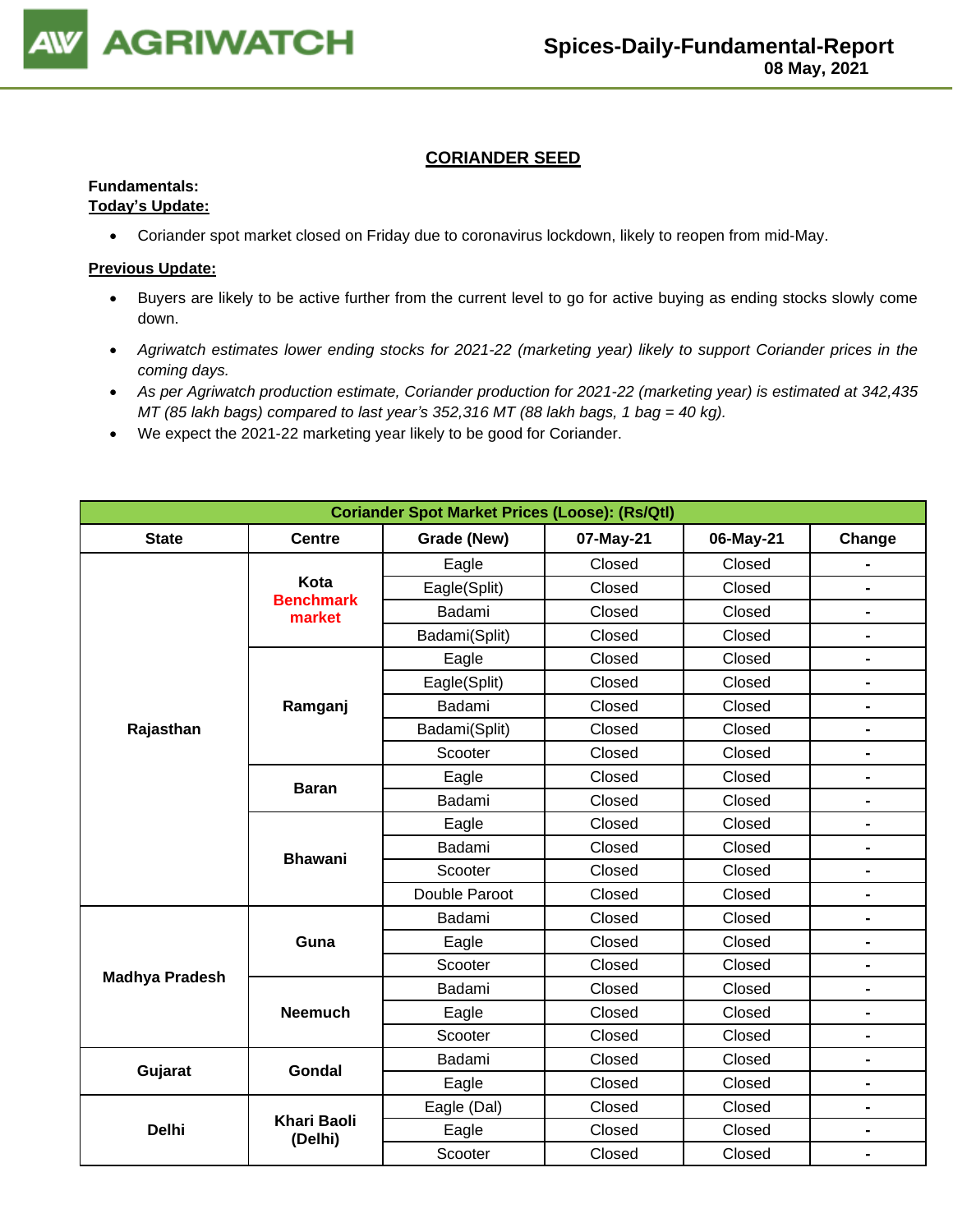

 **08 May, 2021**

| Arrival & Off-take in bags (1 bag = 40 kg) |                |               |           |           |        |  |  |
|--------------------------------------------|----------------|---------------|-----------|-----------|--------|--|--|
| <b>State</b>                               |                | <b>Centre</b> | 07-May-21 | 06-May-21 | Change |  |  |
|                                            | Kota           | Arrival       | Closed    | Closed    |        |  |  |
|                                            |                | Offtake       | Closed    | Closed    | -      |  |  |
|                                            |                | Arrival       | Closed    | Closed    | ۰      |  |  |
|                                            | Ramganj        | Offtake       | Closed    | Closed    |        |  |  |
| Rajasthan                                  | <b>Baran</b>   | Arrival       | Closed    | Closed    | -      |  |  |
|                                            |                | Offtake       | Closed    | Closed    | ۰      |  |  |
|                                            | <b>Bhawani</b> | Arrival       | Closed    | Closed    |        |  |  |
|                                            |                | Offtake       | Closed    | Closed    | -      |  |  |
| <b>Madhya Pradesh</b>                      | Guna           | Arrival       | Closed    | Closed    | -      |  |  |
|                                            |                | Offtake       | Closed    | Closed    | ۰      |  |  |
|                                            |                | Arrival       | Closed    | Closed    |        |  |  |
|                                            | <b>Neemuch</b> | Offtake       | Closed    | Closed    | -      |  |  |

## **NCDEX-FUTURES MARKET**

| <b>Coriander</b> |       |      |      |      |       |               |             |       |           |
|------------------|-------|------|------|------|-------|---------------|-------------|-------|-----------|
| <b>Contract</b>  | +/-\$ | Open | High | Low  | Close | <b>Volume</b> | Vol. Change | Οl    | OI Change |
| May-21           | 20    | 6750 | 6838 | 6720 | 6770  | 1,535         | -155        | 2,985 | -735      |
| <b>Jun-21</b>    | -16   | 6828 | 6868 | 6796 | 6812  | .490          | -475        | 5,480 | 495       |
| July-21          |       | 6906 | 6906 | 6906 | 6906  |               |             |       |           |

| <b>Spread</b> | $May-21$ | <b>Jun-21</b> | July-21 |
|---------------|----------|---------------|---------|
| <b>Basis</b>  | $- -$    |               |         |
| May-21        |          | 42            |         |
| <b>Jun-21</b> |          |               | 94      |

NB: Spread was done by taking Spot prices of Average quality prices at Kota. Basis = Spot prices– Near month futures

#### **NCDEX- STOCK POSITION**

| <b>Stocks</b>                                                   | <b>Demat</b> | <b>In-Process</b> | Total          |
|-----------------------------------------------------------------|--------------|-------------------|----------------|
|                                                                 | 06.05.2021   | 06.05.2021        | 06.05.2021     |
| <b>Baran</b>                                                    |              | -                 | -              |
| Gondal                                                          | 3709         | 59                | 3768           |
| Kota                                                            | 445          |                   | 455            |
| Ramganj                                                         | -            | -                 | $\blacksquare$ |
| $\mathbf{r}$ and $\mathbf{r}$ and $\mathbf{r}$ and $\mathbf{r}$ |              |                   |                |

(**Quantity in MT)**

#### **NCDEX Coriander EED Wise Stock Position Qty in MT on 3 rd May, 2021**

| <b>EED</b>   | Gondal | Kota  | Ramganj Mandi | Total |
|--------------|--------|-------|---------------|-------|
| $10-Sep-21$  | 467    | 435   | $- -$         | 902   |
| $10-0ct-21$  | 2804   | 10    | $\sim$        | 2814  |
| $10-Nov-21$  | 398    | $- -$ | $\sim$ $\sim$ | 398   |
| <b>Total</b> | 3669   | 445   | $\sim$ $\sim$ | 4114  |